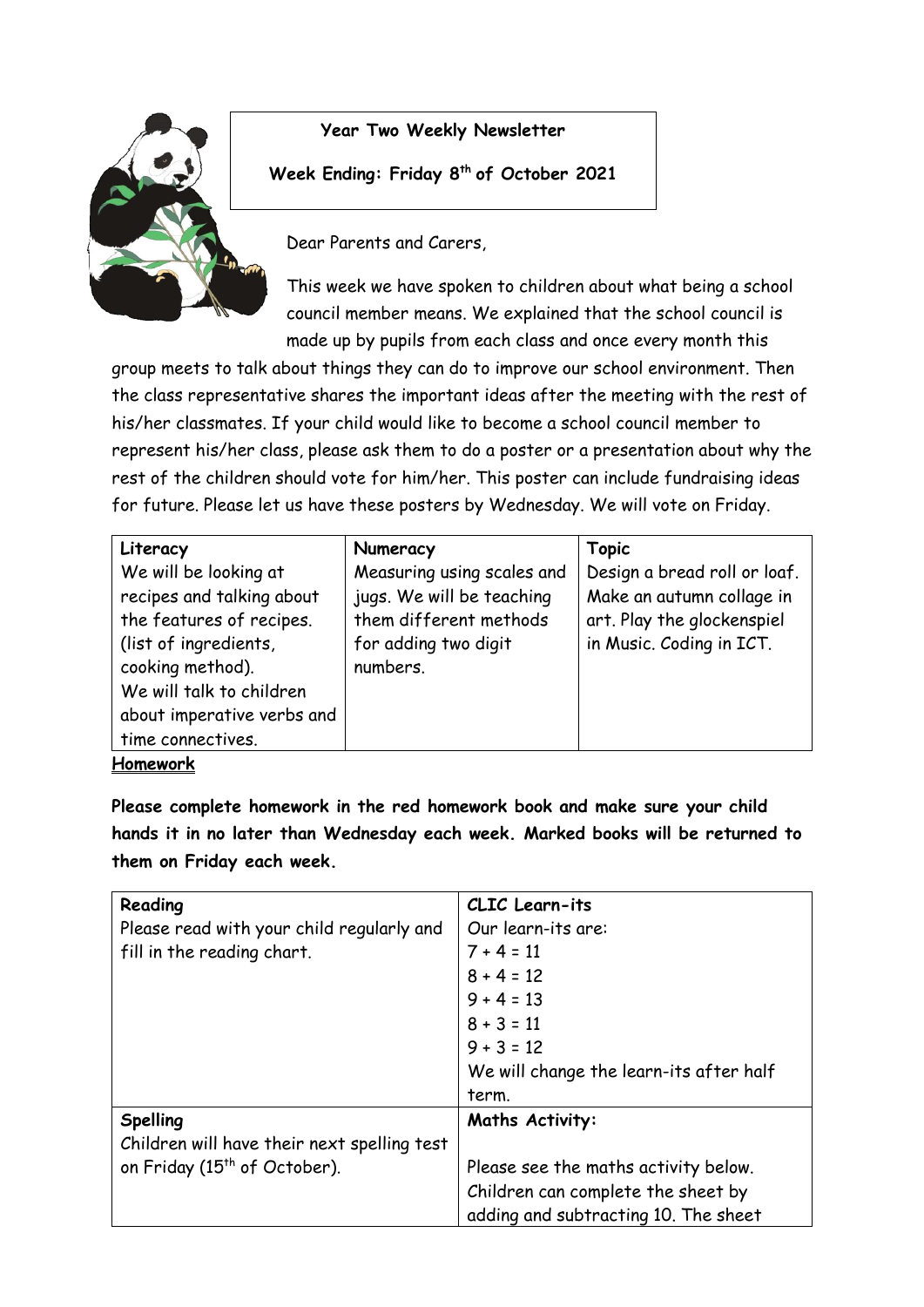These are the words they will be tested on: **claw, August, door, corn, thought**

does not need to be printed, you can write the numbers in the books using the right coloures mentioned: purple and blue. The sheet is available on the website in case you do wish to print it off.



## **Additional Homework Activities**

## **Please note that these activities are optional:**

- 1. Go out into nature you could simply go into your garden or for a walk and look for a habitat of a living creature. Take a photo of it or draw a picture to put into your homework book. As an extra challenge, can you write about what you have found?
- 2. Talk to someone older than you, a parent, a grandparent or a friend. Ask them what their house was like when they were growing up. Did they have everything that you have in your house now? What was different? What was the same? Together, write down some of the conversation.
- 3. Listen to Vivaldi 'The Four Seasons'. You could listen to all four seasons over the week or just choose one to listen to. In your Homework book, create some art of what your favourite season reminds you of.
- 4. There are some children in the world that have no habitat, no home. Imagine you are one of them. How would you feel? What problems would you face? Have a conversation about this with someone and jot down your thoughts.